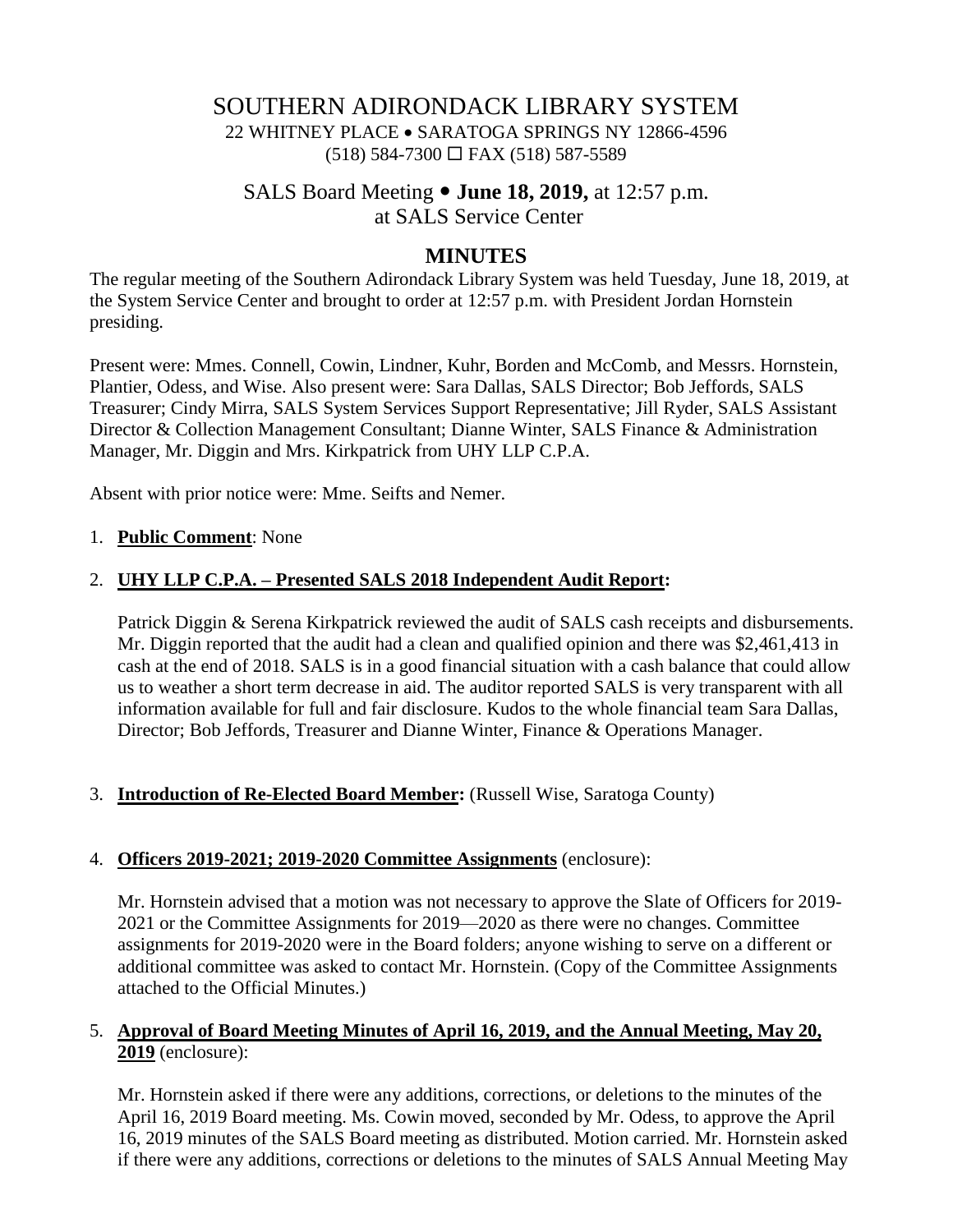## 6. **Treasurer's Report and Monthly Budget Reports for April and May 2019 (attached); warrants:**

Mr. Jeffords reviewed the April and May 2019 Treasurer's and Monthly Budget Reports. Mr. Wise moved, seconded by Ms. Lindner, that receipt of the April and May reports be acknowledged and filed for audit. Motion carried. Warrants 2019-9 through 2019-14 and TA19-8 through TA19-11 were available for Board perusal. (*Copy attached to the Official Minutes.*)

# 7. **Director's Report** (*in addition to the written report sent out with the Board Meeting packets)*:

Mrs. Dallas explained why neighbors have posted numerous signs on their properties. The Presbyterian-New England Congregational Church proposed a tentative plan to convert its Nolan House into a permanent Code Blue winter homeless shelter. Home owners expressed their concerns and criticisms due to current issues with the homeless who gather on the church property.

Mrs. Dallas reported that the new courier service (Arnoff) began June 3, 2019. Items are moving more quickly, vans are new, drivers are trained, and SALS receives a detailed weekly statistics report from the vendor. Mrs. Dallas thanked Cindy Mirra who worked closely with the new vendor to make the transition as smooth as possible.

Mrs. Dallas shared that SALS is still working with the prior vendor (ALDS). The exchange of items between SALS and MVLS will be done at the Clifton Park-Halfmoon Public Library. The MVLS materials will be delivered by ALDS. There are approximately 150 totes (3,000 items) exchanged daily between SALS and MVLS. SALS pays for three deliveries a week and MVLS pays for two.

All of the SALS member libraries Annual Reports have been approved by the Division of Library Development. Mrs. Dallas thanked Dianne Winter for her fine work.

SALS has completed all of the necessary paperwork to receive 2019 State Aid.

Mrs. Dallas announced that Lauren Moore will be the new State Librarian. Currently, she is Director of the Pioneer Library System and will begin her new position August  $1<sup>st</sup>$ , 2019.

The New York State Aid for Library Construction Program portal has opened. Member libraries will need to submit completed applications by the end of August. There is still no word regarding the release of funds for last year's construction applications.

Mrs. Dallas reported that she has begun her Library Board Meeting visits. She is trying to visit with each library sharing information about the Census, meeting the new minimum standards and giving updates on SALS and JA services.

Mrs. Dallas had many positive comments made to her about the Annual Dinner. The speaker John Thorn was a success as well as the food. SALS is beginning to plan for next year looking for a location in Saratoga Springs.

SALS services evaluation survey is now closed. People were reporting great dissatisfaction with the former courier service but Mrs. Dallas was pleased to report that has been rectified. SALS will have the results analyzed before preparing the 2020 budget. SALS will use the results to plan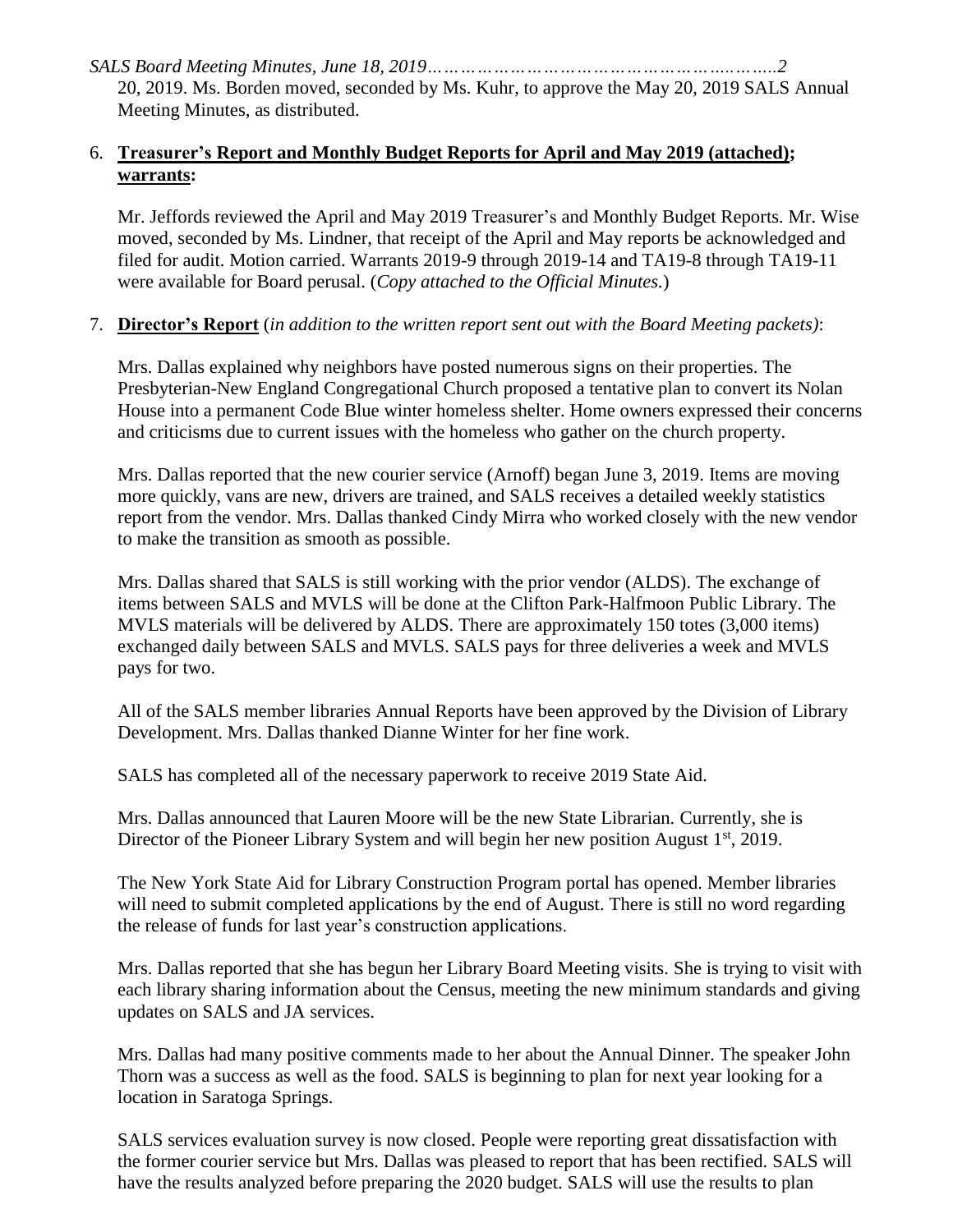*SALS Board Meeting Minutes, June 18, 2019………………………………………………..……..3*

Continuing Education for the following year. SALS staff and the Board will now need to begin thinking about the next SALS Plan of Service that must be completed by the end of 2020 to be used in 2021.

Mrs. Dallas was pleased to report that she has been elected to the following Boards.

- a. Board of Trustees of the Albany Public Library
- b. Board of the Capital District Library Council
- c. Board of the Freedom to Read Foundation
- d. Board of the Merritt Fund Foundation

Mrs. Dallas announced that SALS has been accepted as a Corporate Member of the Saratoga Springs Rotary Club.

Joint Automation Report: Mr. Wise reported that a JA meeting was held at SALS on May 29<sup>th</sup>. Fee structure was discussed.

Fines and notices were looked at as many libraries are going fine free.

Patron addresses and Quipu were discussed.

JA, SALS and MVLS staff are beginning to look at the JA security policy and the integration of 3rd party vendors and patron privacy.

Mr. Wise reported that the JA Polaris database which is currently housed at SALS will be moving to a hosted environment. They discussed the pros and cons.

- 1. Less expensive than maintaining servers at SALS.
- 2. Provides a higher level of redundancy and backup that is currently beyond our abilities and finances.
- 3. Higher level of security against hacking and threats to the data.
- 4. Will allow JA staff to better use its resources, especially the staff.
- 5. JA staff is working with the tech staff at Clifton Park-Halfmoon, Crandall and Saratoga Springs Libraries to develop the best solution for each.
- 6. Other libraries will be a seamless transition.

Mr. Wise noted that a motion will need to be made later in the meeting under New Business.

*Other*: None.

## 8. **Committee Reports**:

- a. *Audit & Finance (R.Wise, chair)*: No report.
- b. *Building (C. Connell, chair)*: Ms. Connell reported that the SALS building roof leak has been repaired. TBS (Technical Building Services) will be repairing some lines that have leaked Glycol. The garage doors and locks have been reprogrammed after change in delivery vendors and the delivery vans are now stored at SALS inside the garages.
- c. *Bylaws (R. Wise, chair)*: No report.
- d. *Central Library (D. Nemer, chair)*: No report.
- e. *County Aid Coordinators (Seifts, Connell, Odess, Plantier)*: No report.
- f. *Library Services (C. Kuhr, chair)*: No report.
- g. *\*Personnel (L. Borden, chair)*: Ms. Borden presented the Town of Chester Public Library 2019 Continuing Education Challenge Grant Application and recommended approval later in the meeting under New Business.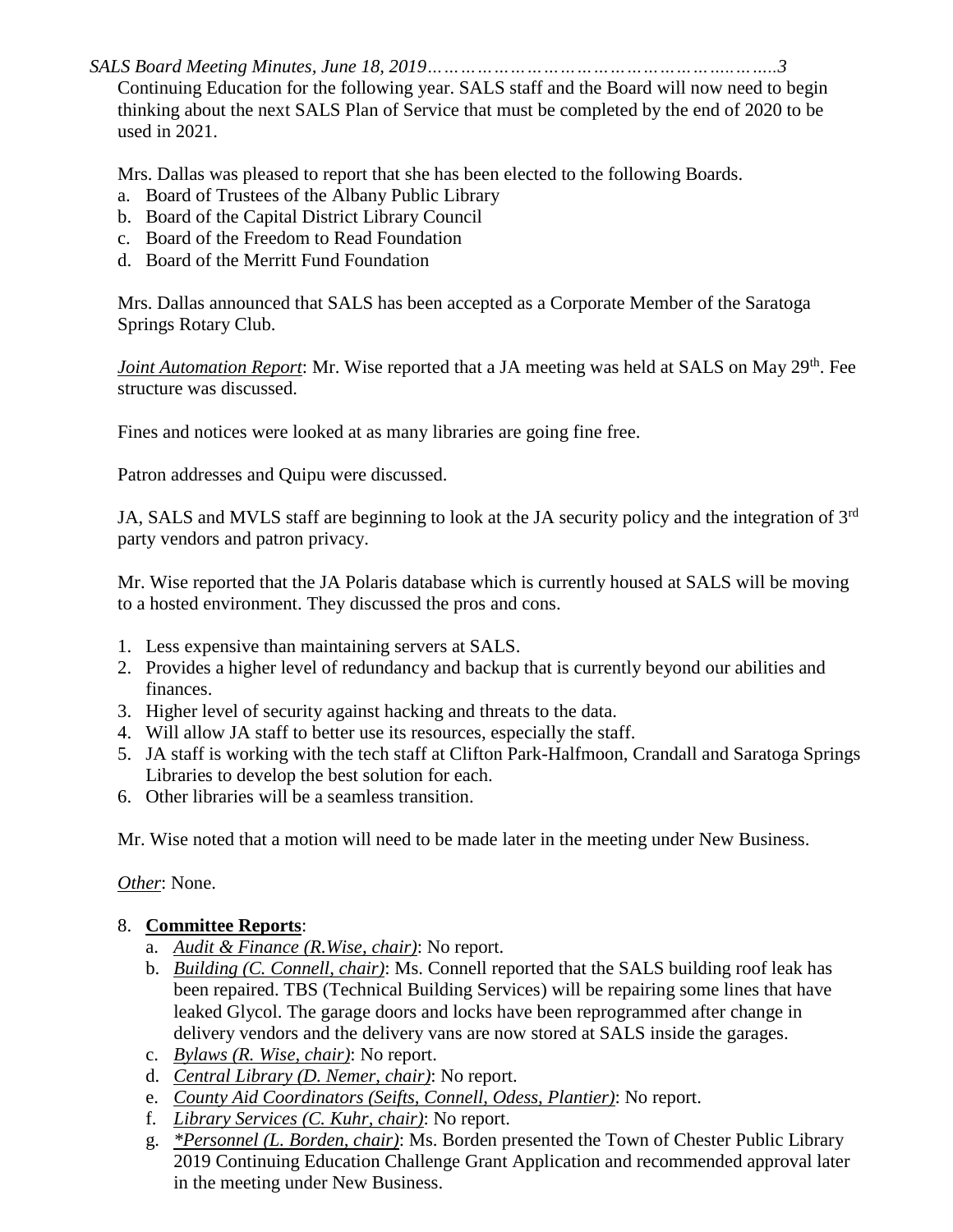## 9. **Unfinished Business**: None

## 10. **New Business**:

- a. *\*Placement of bank accounts:*
- i) Name Saratoga National Bank and Trust Company as depository of funds to be withdrawn with the signature of one of the following: President, Vice-President, Treasurer, or Secretary.
- ii) Name Adirondack Trust Company as depository of funds to be withdrawn with the signature of one of the following: President, Vice-President, Treasurer or Secretary; also that any one of the following be authorized to borrow funds: President, Vice-President, Treasurer or Secretary.
- iii) Designate Adirondack Trust as depository for AFLAC withholdings, which are to be withdrawn by the President, Vice-President, Treasurer, Secretary or an authorized AFLAC representative.
- iv) Authorize borrowing via credit cards by the President, Vice-President, Treasurer, or Secretary.

Mr. Hornstein advised that one motion for all the bank accounts is all that's needed. Mrs. McComb moved, seconded by Ms. Connell, to authorize all the above. Motion carried.

- b. \**Approve staff conference attendance/travel:*
- i) PULISDO Conference for Erica Freudenberger, Jack Scott & Sara Dallas.
- ii) NYLA Conference for Erica Freudenberger, Jack Scott, Jill Ryder & Sara Dallas.
- iii) ALA Annual & Midwinter Early Bird registration for Erica Freudenberger and Sara Dallas. Mr. Wise moved, seconded by Ms. Cowin, to approve all staff for the conferences. Ayes: 9; Nays: 1. Motion carried.
- c. *\*Variance for Fort Edward Free Library:*(enclosure) Mrs. Dallas discussed the variance. Ms. Cowin moved, seconded by Ms. Borden. Ayes: All; Nays: None. Motion carried.
- d. *\*Approve Continuing Education Challenge Grant:* Ms. Borden moved to approve the Town of Chester Public Library Continuing Education Challenge Grant. Ayes: All; Nays: None. Motion carried.
- e. *Set dates for Finance and Personnel committee meetings:* Members of the Personnel Committee (10:30 am) and the Audit and Finance Committee (11 AM) will meet on August 7, 2019 at SALS.
- f. \**Motion to approve transitioning the JA Polaris database:*

Mr. Wise made the motion to approve transitioning the JA Polaris database from a local server housed and maintained at SALS to a hosted solution provided through Innovative Interfaces and Amazon Web Services*,* seconded by Ms. Lindner. Ayes: All; Nays: None. Motion carried.

11. **Director's Council Report**: No report

**Announcements**: Mr. Plantier noted that he had just met with the Post Star and on June 25, 2019 the Hadley-Luzerne Public Library will have a vote to become a School District Library.